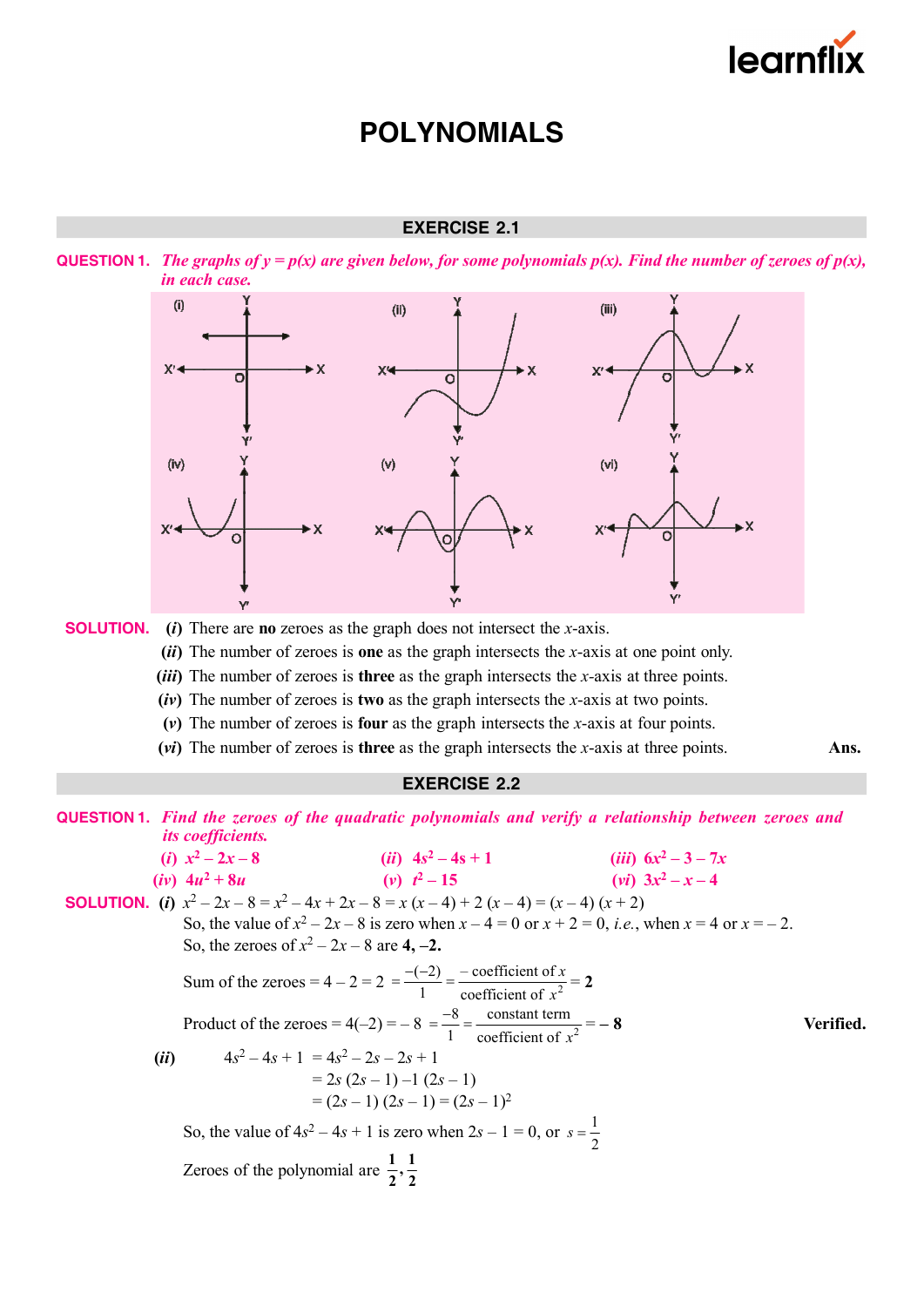Sum of the zeroes 
$$
= \frac{1}{2} + \frac{1}{2} = 1 = -(\frac{-4}{4}) = \frac{-\text{coefficient of } s^2}{\text{coefficient of } s^2} = 1
$$
  
\nProduct of the zeroes  $= (\frac{1}{2})(\frac{1}{2}) = \frac{\text{constant term}}{\text{coefficient of } s^2} = \frac{1}{4}$   
\n(iii) We have:  $6x^2 - 3 - 7x = 6x^2 - 7x - 3 = 6x^2 - 9x + 2x - 3$   
\n $= 3x(2x - 3) + 1(2x - 3) = (3x + 1)(2x - 3)$   
\nThe value of  $6x^2 - 3 - 7x$  is 0, when we value of  $(3x + 1)(2x - 3)$  is 0, i.e.,  
\nwhen  $3x + 1 = 0$  or  $2x - 3 = 0$ , i.e., when  $x = -\frac{1}{3}$  or  $x = \frac{3}{2}$ .  
\n $\therefore$  The zeroes of  $6x^2 - 3 - 7x$  are  $-\frac{1}{3}$  and  $\frac{3}{2}$ .  
\nTherefore, sum of the zeroes  $= -\frac{1}{3}$ ,  $\frac{3}{2} = \frac{7}{6} = \frac{(-7)}{6} = \frac{-\text{coefficient of } x}{\text{Coefficient of } x^2} = \frac{7}{6}$   
\nand product of zeroes  $= (-\frac{1}{3})(\frac{3}{2}) = \frac{-3}{6} = \frac{-\text{constant term}}{\text{coefficient of } x^2} = \frac{-3}{6}$   
\n $\therefore$  The values:  $4u^2 + 8u = 4u(u + 2)$   
\nThe value of  $4u^2 + 8u$  are 0 and - 2.  
\nTherefore, sum of the zeroes  $= 0 + (-2) = -2 = \frac{-8}{4} = \frac{\text{Coefficient of } u}{\text{Coefficient of } u^2} = -2$ .  
\nand product of zeroes  $= (0) + (-2) = -2 = \frac{-8}{4} = \frac{\text{Coefficient of } u}{\text{Coefficient of } u^2} = -2$ .  
\nand product of  $r = -\sqrt{15}(y + \sqrt{15})$   
\nThe value of  $r^2 - 15$  is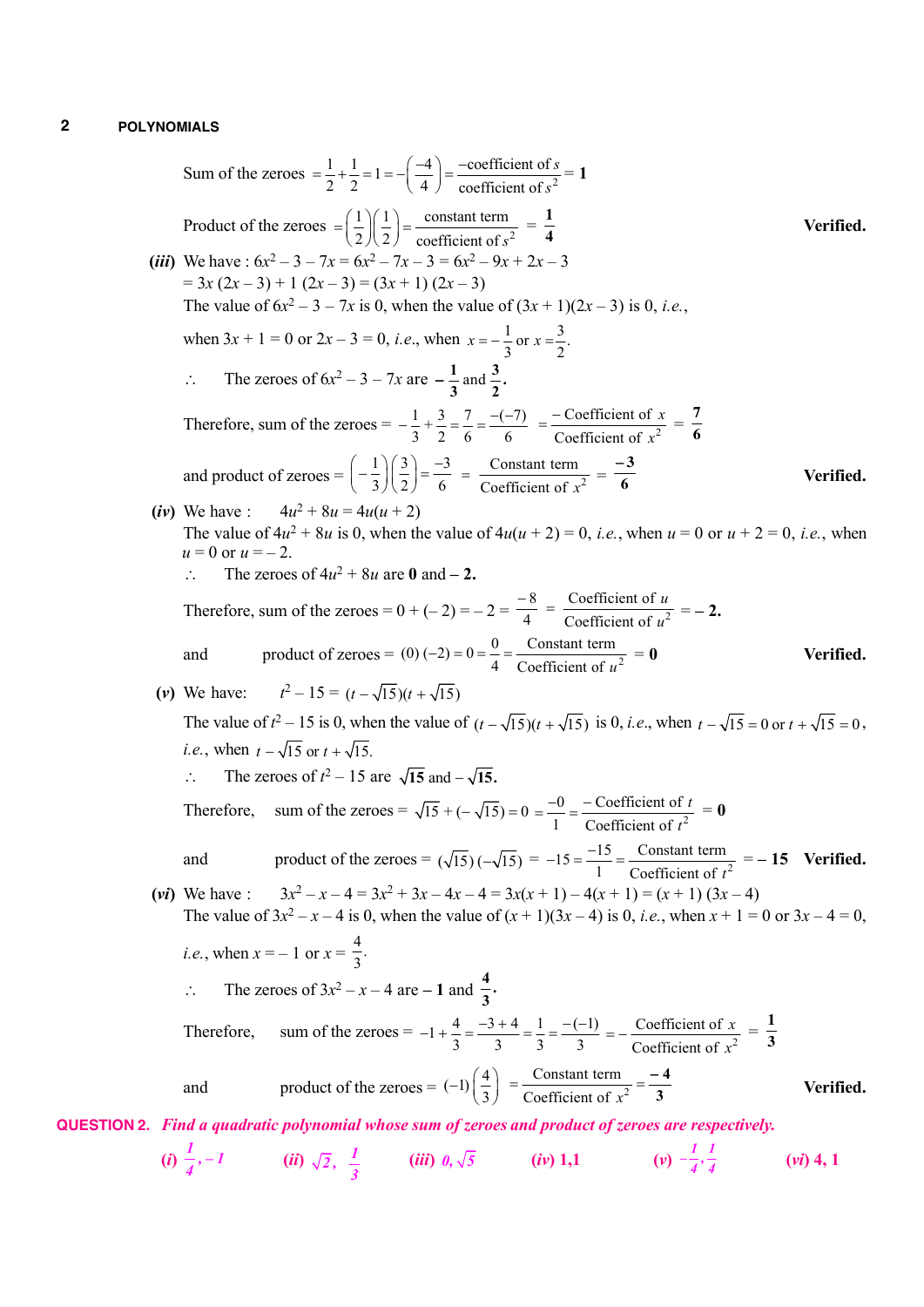**SOLUTION.** Let the polynomial be *ax*<sup>2</sup> + *bx* + *c* and its zeroes be and . ...(1)

(*i*) Here,  $\alpha + \beta = \frac{1}{4}$  $\alpha + \beta = \frac{1}{4}$  and  $\alpha \cdot \beta = -1$ Thus the polynomial formed =  $x^2$  – (Sum of zeroes)  $x$  + Product of zeroes =  $x^2 - \left(\frac{1}{4}\right)x - 1 = x^2 - \frac{x}{4} - 1$  $x^2 - \left(\frac{1}{4}\right)x - 1 = x^2 - \frac{x}{4}$ 

The other polynomials are 
$$
k\left(x^2 - \frac{x}{4} - 1\right)
$$
  
\nIf  $k = 4$ , then the polynomial is  $4x^2 - x - 4$ .  
\n(ii) Here,  $\alpha + \beta = \sqrt{2}$   $\alpha \beta = \frac{1}{3}$   
\nThus the polynomial formed  
\n $= x^2 - (Sum of zeroes) x + Product of zeroes$   
\n $= x^2 - (\sqrt{2})x + \frac{1}{3}$  or  $x^2 - \sqrt{2}x + \frac{1}{3}$   
\nOther polynomials are  $k\left(x^2 - \sqrt{2}x + \frac{1}{3}\right)$   
\nIf  $k = 3$ , then the polynomial is  $3x^2 - 3\sqrt{2}x + 1$   
\n(iii) Here,  $\alpha + \beta = 0$  and  $\alpha \cdot \beta = \sqrt{5}$   
\nThus the polynomial formed  
\n $= x^2 - (Sum of zeroes)x + Product of zeroes = x^2 - (0)x + \sqrt{5} = x^2 + \sqrt{5}$ .  
\n(iv) Let the polynomial be  $ax^2 + bx + c$  and its zeroes be  $\alpha$  and  $\beta$ . Then,  
\n $\alpha + \beta = 1 = \frac{-(-1)}{1} = \frac{-b}{a}$   
\n $\alpha\beta = 1 = \frac{1}{1} = \frac{c}{a}$   
\nIf  $a = 1$ , then  $b = -1$  and  $c = 1$ .  
\n $\therefore$  One quadratic polynomial which satisfy the given conditions is  $x^2 - x + 1$ .  
\n(v) Let the polynomial be  $ax^2 + bx + c$  and its zeroes be  $\alpha$  and  $\beta$ . Then,  
\n $\alpha + \beta = -\frac{1}{4} = \frac{-1}{a} = \frac{-b}{a}$   
\nand  $\alpha\beta = \frac{1}{4} = \frac{c}{a}$   
\nIf  $a = 4$ , then  $b = 1$  and  $c = 1$ .  
\n $\therefore$  One quadratic polynomial which satisfy the given conditions is  $4x^2 + x + 1$ .  
\n $\therefore$  One quadratic polynomial which satisfy the given conditions is  $4x^2 + x + 1$ .

(*vi*) Let the polynomial be  $ax^2 + bx + c$  and its zeroes be  $\alpha$  and  $\beta$ . Then.

$$
\alpha + \beta = 4 = \frac{-(-4)}{1} = \frac{-b}{a}
$$
  
and  $\alpha\beta = 1 = \frac{1}{1} = \frac{c}{a}$ 

If  $a = 1$ , then  $b = -4$  and  $c = 1$ .  $\therefore$  One quadratic polynomial which satisfy the given conditions is  $x^2 - 4x + 1$ . Ans.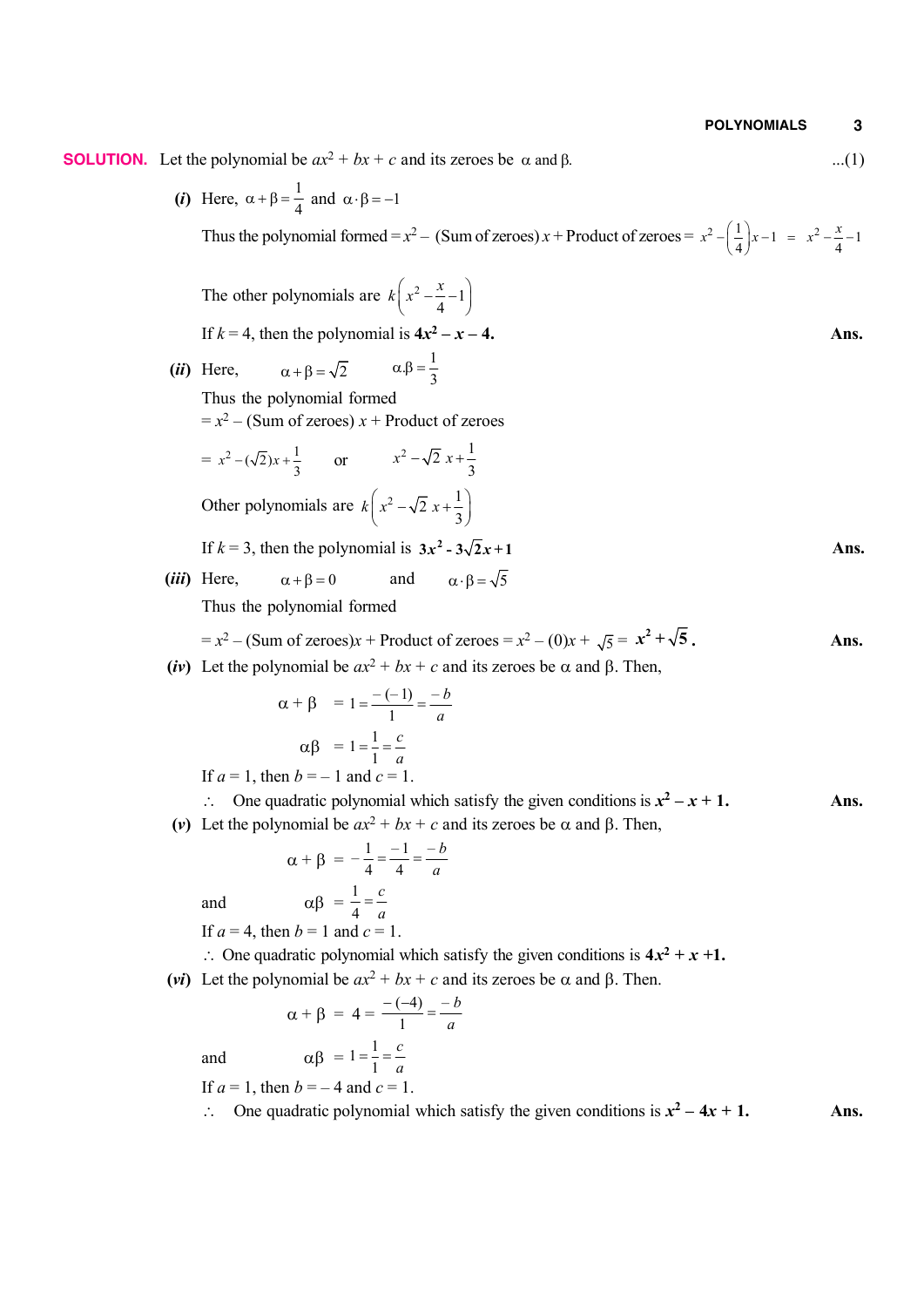### **EXERCISE 2.3**

**QUESTION 1.** *Divide the polynomial p(x) by the polynomial g(x) and find the quotient and remainder in each given of the following :*

- (*i*)  $p(x) = x^3 3x^2 + 5x 3$ ,  $g(x) = x^2 2$
- *(ii)*  $p(x) = x^4 3x^2 + 4x + 5$ ,  $g(x) = x^2 + 1 x$
- *(iii)*  $p(x) = x^4 5x + 6$ ,  $g(x) = 2 x^2$

**SOLUTION.** (*i*) Here, dividend and divisor are both in standard forms. So, we have : *x* – 3

| $\lambda = \beta$ |         |        |       |                                                                      |
|-------------------|---------|--------|-------|----------------------------------------------------------------------|
|                   |         |        |       |                                                                      |
|                   |         |        |       |                                                                      |
|                   |         |        |       |                                                                      |
|                   |         |        |       |                                                                      |
|                   |         |        |       |                                                                      |
|                   |         |        |       |                                                                      |
|                   |         |        |       |                                                                      |
|                   | $x^3$ – | $3x^2$ | $-2x$ | $(x^2-2)x^3 - 3x^2 + 5x - 3$<br>$-3x^2 + 7x - 3$<br>$+6$<br>$7x - 9$ |

 $\therefore$  The quotient is  $x - 3$  and the **remainder is 7***x* – 9. Ans.

**(***ii***)** Here, the dividend is already in the standard form and the divisor is not in the standard form. It can be written as  $x^2 - x + 1$ .

We have :

$$
\begin{array}{r} x^2 + x - 3 \\ x^2 - x + 1 \overline{\smash{\big)}\ x^4} & -3x^2 + 4x + 5 \\ \underline{x^4 - x^3 + x^2} \\ - & + & - \\ \underline{x^3 - 4x^2 + 4x} \\ x^3 - x^2 + x \\ \underline{- & + & - \\ \underline{- & 3x^2 + 3x + 5} \\ - & 3x^2 + 3x - 3 \\ \underline{+ & - & + \\ \underline{- & 8} \end{array}
$$

 $\therefore$  The quotient is  $x^2 + x - 3$  and the **remainder is 8.** Ans.

(*iii*) We have divisor  $[-x^2 + 2]$  and divident :  $x^4 - 5x - 6$ 

$$
\begin{array}{r} -x^2 - 2 \\ -x^2 + 2 \overline{\smash) x^4} & -5x + 6 \\ \underline{x^4 - 2x^2} & -\\ + \\ \underline{2x^2 - 5x + 6} & -\\ 2x^2 - 4 & +\\ \underline{-\\ -5x + 10} & -5x + 10 \end{array}
$$

 $\therefore$  The quotient is  $-x^2 - 2$  and the **remainder is**  $-5x + 10$ **. Ans.**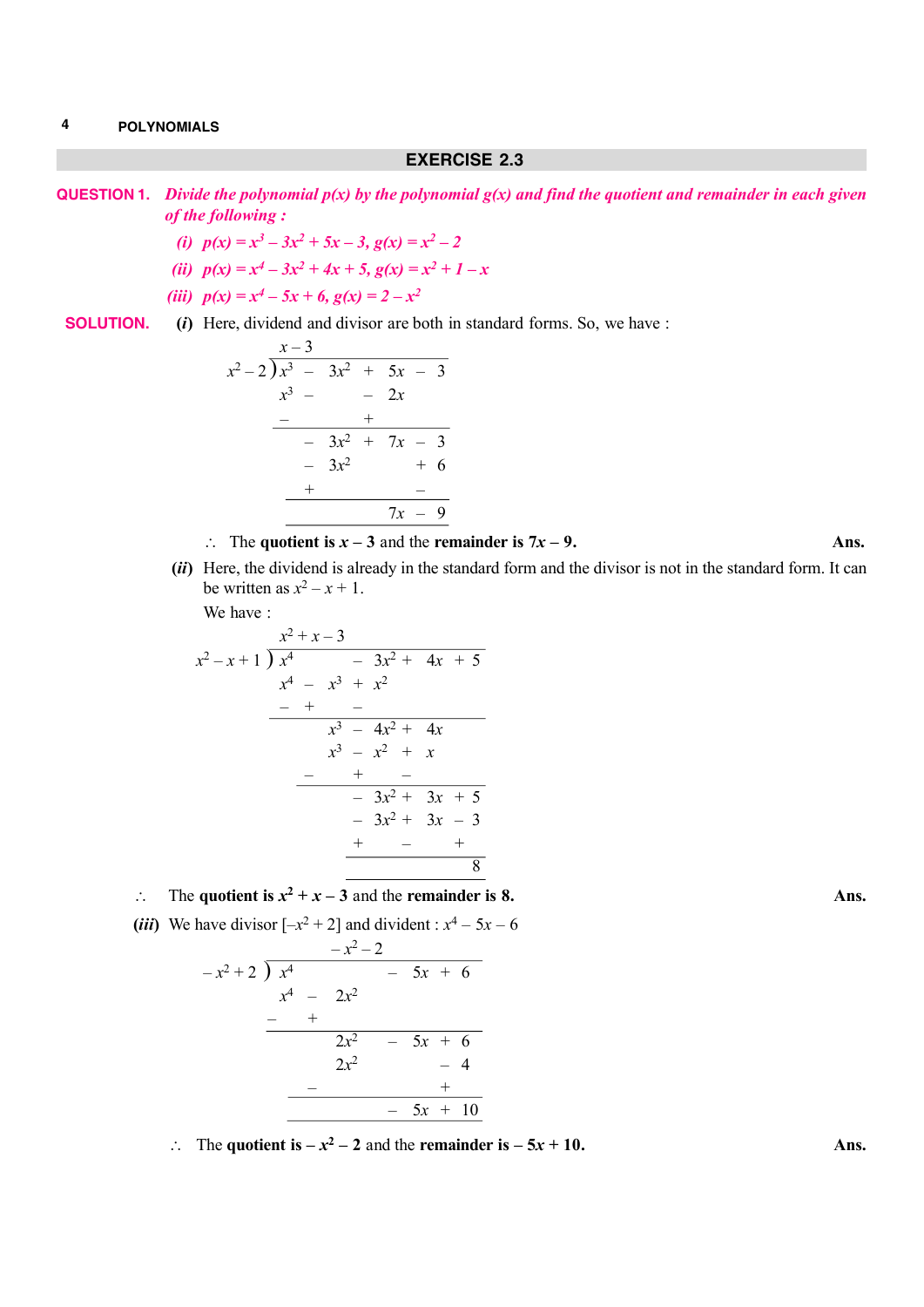**QUESTION 2.** *Check whether the first polynomial is a factor of the second polynomial by dividing the second polynomial by the first polynomial* **:**

- $(i)$   $t^2 3$ ;  $2t^4 + 3t^3 2t^2 9t 12$
- (*ii*)  $x^2 + 3x + 1$ ;  $3x^4 + 5x^3 7x^2 + 2x + 2$
- (*iii*)  $x^3 3x + 1$ ;  $x^5 4x^3 + x^2 + 3x + 1$

**SOLUTION.** (i) Let us divide 
$$
2t^4 + 3t^3 - 2t^2 - 9t - 12
$$
 by  $t^2 - 3$ .  
\nWe have :  $2t^2 + 3t + 4$   
\n $t^2 - 3 \overline{\smash{\big)}\ 2t^4 + 3t^3 - 2t^2 - 9t - 12}$   
\n $2t^4 - 6t^2$   
\n $\underline{\qquad \qquad } - \underline{\qquad \qquad } + \underline{\qquad \qquad } - \underline{\qquad \qquad } + \underline{\qquad \qquad } - \underline{\qquad \qquad } - \underline{\qquad \qquad } + \underline{\qquad \qquad } - \underline{\qquad \qquad } - \underline{\qquad \qquad } + \underline{\qquad \qquad } - \underline{\qquad \qquad } + \underline{\qquad \qquad } - \underline{\qquad \qquad } + \underline{\qquad \qquad } - \underline{\qquad \qquad } + \underline{\qquad \qquad } + \underline{\qquad \qquad } + \underline{\qquad \qquad } + \underline{\qquad \qquad } + \underline{\qquad \qquad } + \underline{\qquad \qquad } + \underline{\qquad \qquad } + \underline{\qquad \qquad } + \underline{\qquad \qquad } + \underline{\qquad \qquad } + \underline{\qquad \qquad } + \underline{\qquad \qquad } + \underline{\qquad \qquad } + \underline{\qquad \qquad } + \underline{\qquad \qquad } + \underline{\qquad \qquad } + \underline{\qquad \qquad } + \underline{\qquad \qquad } + \underline{\qquad \qquad } + \underline{\qquad \qquad } + \underline{\qquad \qquad } + \underline{\qquad \qquad } + \underline{\qquad \qquad } + \underline{\qquad \qquad } + \underline{\qquad \qquad } + \underline{\qquad \qquad } + \underline{\qquad \qquad } + \underline{\qquad \qquad } + \underline{\qquad \qquad } + \underline{\qquad \qquad } + \underline{\qquad \qquad } + \underline{\qquad \qquad } + \underline{\qquad \qquad } + \underline{\qquad \qquad } + \underline{\qquad \qquad } + \underline{\qquad \qquad } + \underline{\qquad \qquad } + \underline{\qquad \qquad } + \underline{\qquad \qquad } + \underline{\qquad \qquad } + \underline{\qquad \qquad } + \underline{\qquad \qquad } + \underline{\qquad \qquad } + \underline{\qquad \qquad } + \underline{\qquad \qquad } + \underline{\q$ 

Since the remainder is 0, therefore,  $t^2 - 3$  is a factor of  $2t^4 + 3t^3 - 2t^2 - 9t - 12$ . (*ii*) Let us divide  $3x^4 + 5x^3 - 7x^2 + 2x + 2$  by  $x^2 + 3x + 1$ . We get,

$$
x^{2} + 3x + 1 \quad \overline{\smash) \quad 3x^{2} - 4x + 2}
$$
\n
$$
3x^{4} + 5x^{3} - 7x^{2} + 2x + 2
$$
\n
$$
3x^{4} + 9x^{3} + 3x^{2}
$$
\n
$$
-4x^{3} - 10x^{2} + 2x
$$
\n
$$
-4x^{3} - 12x^{2} - 4x
$$
\n
$$
+ + + +
$$
\n
$$
2x^{2} + 6x + 2
$$
\n
$$
- - - -
$$
\n
$$
0
$$

 $-$  + 0

Since the remainder is 0, therefore,  $x^2 + 3x + 1$  is a factor of  $3x^4 + 5x^3 - 7x^2 + 2x + 2$  Ans. (*iii*) Let us divide  $x^5 - 4x^3 + x^2 + 3x + 1$  by  $x^3 - 3x + 1$ . We get,

$$
x^{2}-3x+1 \overline{\smash)x^{5}-4x^{3} + x^{2} + 3x+1}
$$
\n
$$
x^{5}-3x^{3} + x^{2}
$$
\n
$$
-\phantom{x^{3}}x^{3} + 3x + 1
$$
\n
$$
-\phantom{x^{3}}x^{3} + 3x + 1
$$
\n
$$
-\phantom{x^{3}}x^{3} + 3x - 1
$$
\n
$$
+\phantom{x^{3}}x^{3} + 3x - 1
$$
\n
$$
2
$$

Here, remainder is  $2(\neq 0)$ . Therefore,  $x^3 - 3x + 1$  is not a factor of  $x^5 - 4x^3 + x^2 + 3x + 1$ . Ans. 3  $\frac{1}{3}$   $\sqrt{3}$ **QUESTION 3.** *Obtain all the zeroes of 3x<sup>4</sup> + 6x<sup>3</sup> – 2x<sup>2</sup> – 10x – 5, if two of its zeroes are*  $\sqrt{\frac{5}{2}}$  *and*  $-\sqrt{\frac{5}{2}}$ *.*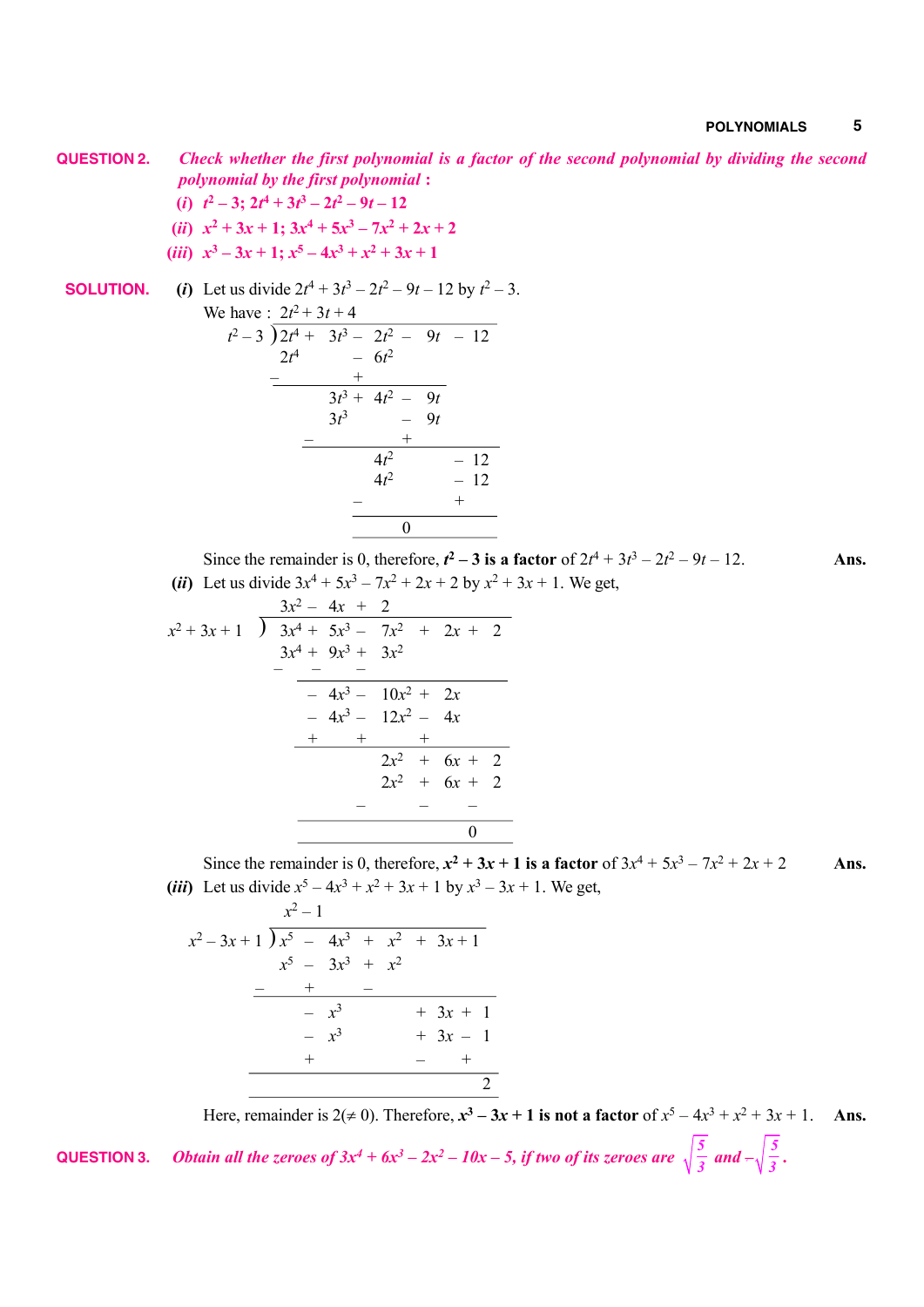**SOLUTION.** Since two zeroes are  $\sqrt{\frac{5}{3}}$  and  $-\sqrt{\frac{5}{3}}$ ,  $x = \sqrt{\frac{5}{3}}$  $x = \sqrt{\frac{5}{3}}, x = -\sqrt{\frac{5}{3}}$  $x=-\sqrt{\frac{5}{3}}$  $\Rightarrow \left(x-\sqrt{\frac{5}{2}}\right)\left(x+\sqrt{\frac{5}{2}}\right)=x^2-\frac{5}{2}$  $\left(x-\sqrt{\frac{5}{3}}\right)\left(x+\sqrt{\frac{5}{3}}\right)=x^2-\frac{5}{3}$  $( V 3)( V 3)$ or  $3x^2 - 5$  is a factor of the given polynomial. Now, we apply the division

algorithm to the given polynomial and  $3x^2 - 5$ .

$$
\frac{x^2 + 2x + 1}{3x^2 - 5} = \frac{3x^4 + 6x^3 - 2x^2 - 10x - 5}{3x^4 - 5x^2}
$$
  
First term of quotient is  $\frac{3x^4}{3x^2} = x^2$   
 $\frac{6x^3 + 3x^2 - 10x - 5}{6x^3 - 10x}$   
 $\frac{-}{3x^2 - 5}$   
 $\frac{-}{3x^2 - 5}$   
 $\frac{-}{3x^2 - 5}$   
Third term of quotient is  $\frac{3x^2}{3x^2} = 1$   
Third term of quotient is  $\frac{3x^2}{3x^2} = 1$ 

So,  $3x^4 + 6x^3 - 2x^2 - 10x - 5 = (3x^2 - 5)(x^2 + 2x + 1) + 0 = (3x^2 - 5)(x + 1)^2$ Quotient =  $x^2 + 2x + 1 = (x + 1)^2$ ; Zeroes of  $(x + 1)^2$  are -1, -1.

Hence, all its zeroes are 
$$
\sqrt{\frac{5}{3}}, -\sqrt{\frac{5}{3}}, -1, -1
$$

**QUESTION 4.** On dividing  $x^3 - 3x^2 + x + 2$  by a polynomial g(x), the quotient and remainder were  $x - 2$  and  $-2x + 4$ , respectively. Find  $g(x)$ .

$$
p(x) = x3 - 3x2 + x + 2
$$
  
 
$$
q(x) = x - 2
$$
 and  $r(x) = -2x + 4$ 

**SOLUTION.** By Division Algorithm, we know that

$$
p(x) = q(x) \times g(x) + r(x)
$$
  
\nTherefore,  $x^3 - 3x^2 + x + 2 = (x - 2) \times g(x) + (-2x + 4)$   
\n⇒  $x^3 - 3x^2 + x + 2 + 2x - 4 = (x - 2) \times g(x)$   
\n⇒  $g(x) = \frac{x^3 - 3x^2 + 3x - 2}{x - 2}$   
\nOn dividing  $x^3 - 3x^2 + 3x - 2$  by  $x - 2$ , we get  $g(x)$   
\n
$$
\begin{array}{r} x^2 - x + 1 \\ x - 2 \overline{\smash)x^3 - 3x^2 + 3x - 2} \\ x^3 - 2x^2 \overline{\smash)x^3 - 2} \\ x^3 - x^2 + 3x - 2 \\ \overline{\smash)x^2 - 2} \\ -x^2 + 2x \overline{\smash)x^2 - 2} \\ x^3 - 2x^2 \overline{\smash)x^2 - 2} \\ x^3 - 2x^2 \overline{\smash)x^2 - 2} \\ x^3 - 2x^2 \overline{\smash)x^2 - 2} \\ x^3 - 2x^2 \overline{\smash)x^2 - 2} \\ x^3 - 2x^2 \overline{\smash)x^2 - 2} \\ x^3 - 2x^2 \overline{\smash)x^2 - 2} \\ x^3 - 2x^2 \overline{\smash)x^2 - 2} \\ x^3 - 2x^2 \overline{\smash)x^2 - 2} \\ x^3 - 2x^2 \overline{\smash)x^2 - 2} \\ x^3 - 2x^2 \overline{\smash)x^2 - 2} \\ x^3 - 2x^2 \overline{\smash)x^2 - 2} \\ x^3 - 2x^2 \overline{\smash)x^2 - 2} \\ x^3 - 2x^2 \overline{\smash)x^2 - 2} \\ x^3 - 2x^2 \overline{\smash)x^2 - 2} \\ x^3 - 2x^2 \overline{\smash)x^2 - 2} \\ x^3 - 2x^2 \overline{\smash)x^2 - 2} \\ x^3 - 2x^2 \overline{\smash)x^2 - 2} \\ x^3 - 2x^2 \overline{\smash)x^2 - 2} \\ x^3 - 2x^2 \overline{\smash)x^2 - 2} \\ x^3 - 2x^2 \
$$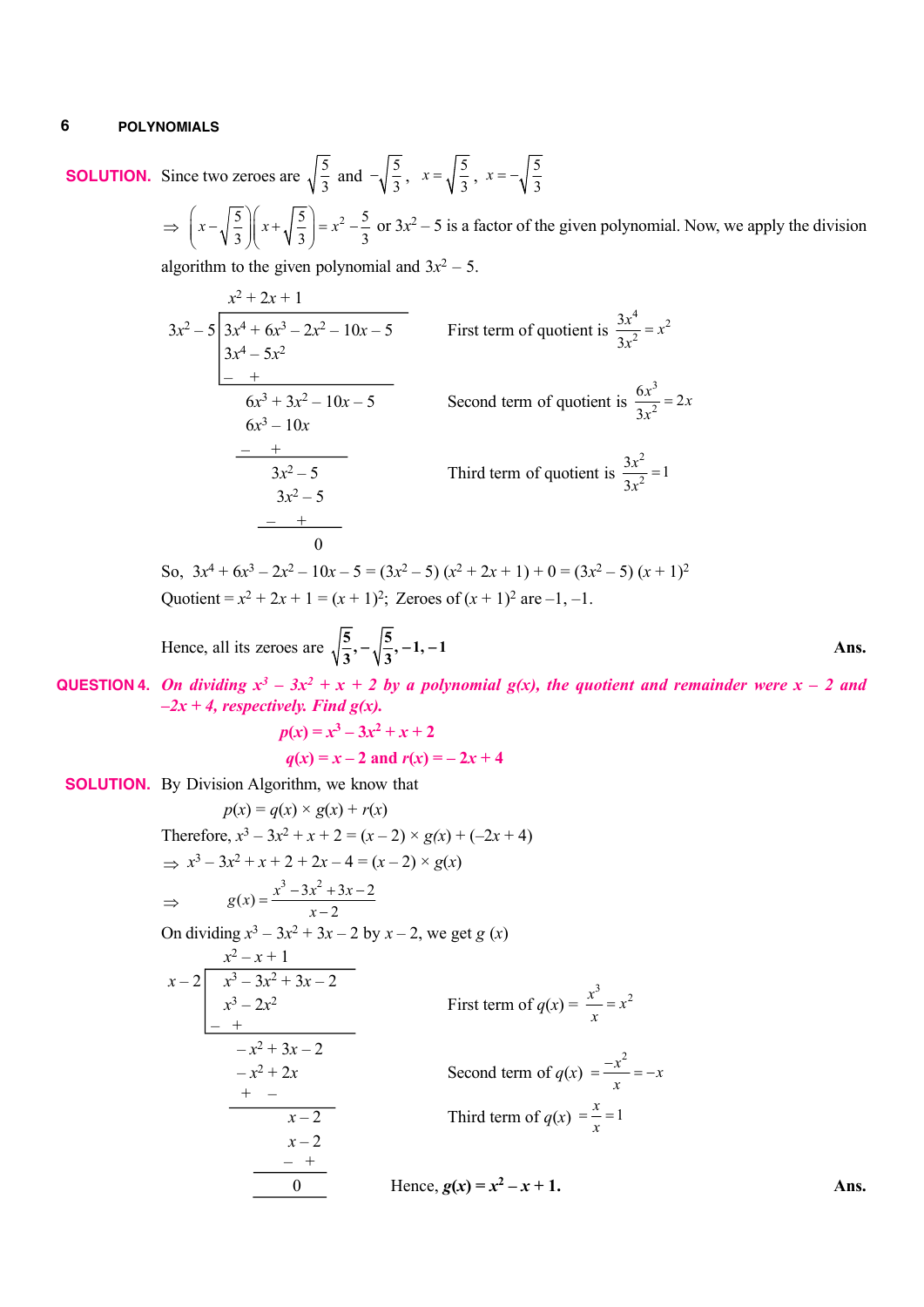**QUESTION 5.** *Give examples of polynomials p(x), g(x), q(x) and r(x), which satisfy the division algorithm and*

(i) deg  $p(x) = \deg q(x)$  (ii) deg  $q(x) = \deg r(x)$  (iii) deg  $q(x) = 0$  **SOLUTION.** (*i*) Let  $q(x) = 3x^2$ degree of  $q(x) = 2$  $p(x) = 12x^2$ degree of  $p(x) = 2$ Here,  $\deg p(x) = \deg q(x)$  Ans. (*ii*)  $p(x) = x^5 + 2x^4 + 3x^3 + 5x^2 + 2$  $q(x) = x^2$ degree of  $q(x) = 2$  $g(x) = x^3 + x^2 + x + 1$  $r(x) = 2x^2$ degree of  $r(x) = 2$ Here,  $\deg q(x) = \deg r(x)$  Ans. (*iii*) Let  $p(x) = 2x^4 + 8x^3 + 6x^2 + 4x + 12$  $q(x) = 2$ , degree of  $q(x) = 0$  $g(x) = x^4 + 4x^3 + 3x^2 + 2x + 1$  $r(x) = 10$ Here,  $\deg q(x) = 0$ . Ans.

### **EXERCISE 2.4 (OPTIONAL)\***

**QUESTION 1.** *Verify that the numbers given alongside of the cubic polynomials below are their zeroes. Also verify the relationship between the zeroes and the coefficients in each case :*

(i) 
$$
2x^3 + x^2 - 5x + 2
$$
;  $\frac{1}{2}$ , 1, -2 (ii)  $x^3 - 4x^2 + 5x - 2$ ; 2, 1, 1

**SOLUTION.** (*i*) Comparing the given polynomial with  $ax^3 + bx^2 + cx + d$ , we get

$$
a = 2, b = 1, c = -5 \text{ and } d = 2.
$$
\n
$$
p\left(\frac{1}{2}\right) = 2\left(\frac{1}{2}\right)^3 + \left(\frac{1}{2}\right)^2 - 5\left(\frac{1}{2}\right) + 2 = \frac{1}{4} + \frac{1}{4} - \frac{5}{2} + 2 = \frac{1+1-10+8}{4} = \frac{0}{4} = 0
$$
\n
$$
p(1) = 2(1)^3 + (1)^2 - 5(1) + 2 = 2 + 1 - 5 + 2 = 0
$$
\n
$$
p(-2) = 2(-2)^3 + (-2)^2 - 5(-2) + 2 = 2(-8) + 4 + 10 + 2 = -16 + 16 = 0
$$
\n
$$
\therefore \frac{1}{2}, \text{ 1 and } -2 \text{ are the zeroes of } 2x^3 + x^2 - 5x + 2.
$$
\nSo,  $\alpha = \frac{1}{2}, \beta = 1 \text{ and } \gamma = -2.$   
\nTherefore,  $\alpha + \beta + \gamma = \frac{1}{2} + 1 + (-2) = \frac{1+2-4}{2} = -\frac{1}{2} = -\frac{b}{a}$   
\n $\alpha\beta + \beta\gamma + \gamma\alpha = \left(\frac{1}{2}\right)(1) + (1)(-2) + (-2)\left(\frac{1}{2}\right) = \frac{1}{2} - 2 - 1 = \frac{1-4-2}{2} = \frac{-5}{2} = \frac{c}{a}$   
\nand  $\alpha\beta\gamma = \frac{1}{2} \times 1 \times (-2) = -1 = \frac{-2}{2} = \frac{-d}{a}$   
\n
$$
\text{(ii) Comparing the given polynomial with } ax^3 + bx^2 + cx + d, we get
$$
\n
$$
a = 1, b = -4, c = 5 \text{ and } d = -2.
$$
\n
$$
p(2) = (2)^3 - 4(2)^3 + 5(2) - 2 = 8 - 16 + 10 - 2 = 0
$$
\n
$$
p(1) = (1)^3 - 4(1)^2 + 5(1) - 2 = 1 - 4 + 5 - 2 = 0
$$
\n
$$
\therefore \text{ 2, 1 and 1 are the zeroes of } x^3 - 4x^2
$$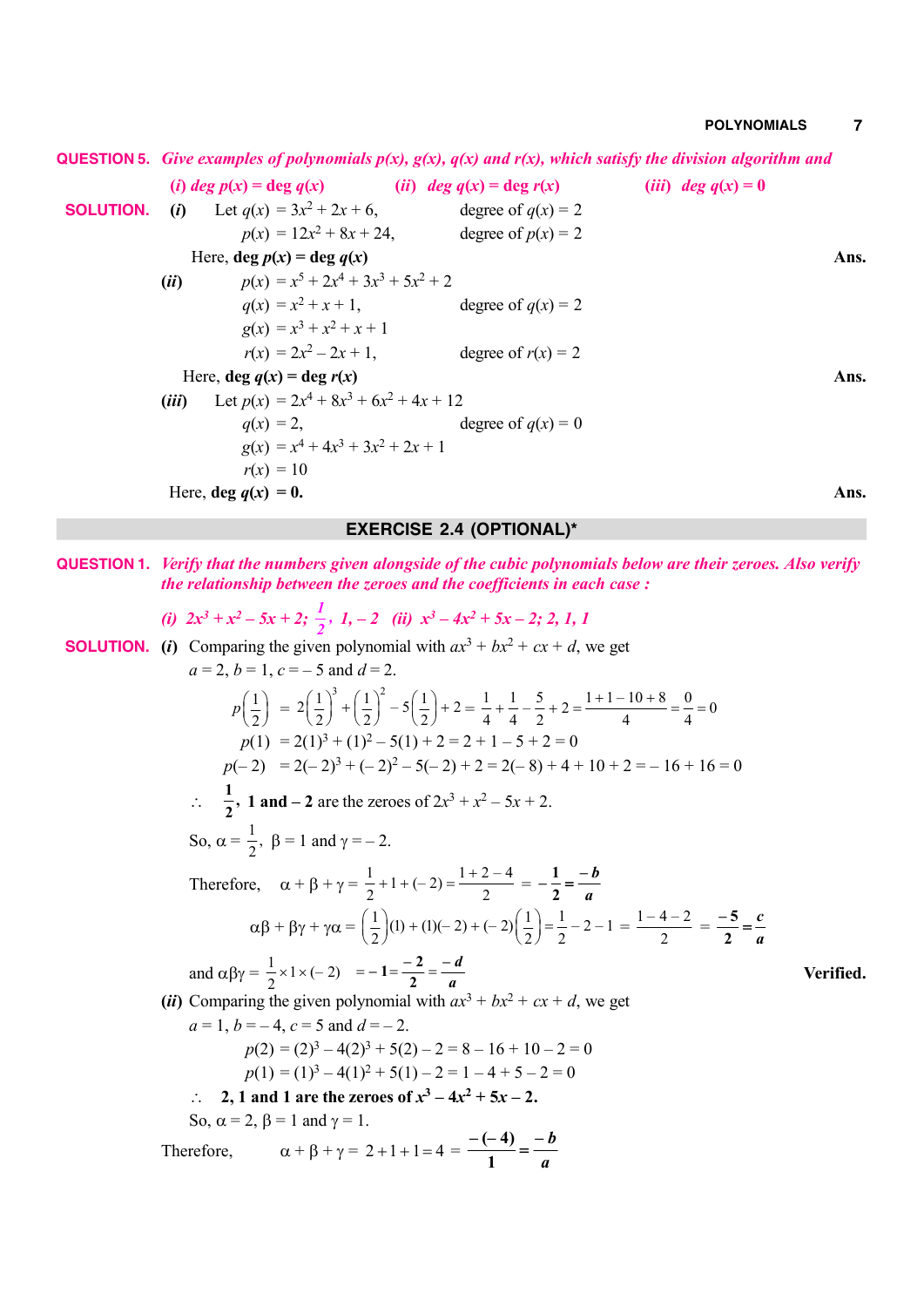$$
\alpha\alpha\gamma + \gamma\beta + \beta = (2)(1) + (1)(1) + (1)(2) = 2 + 1 + 2 = 5 = \frac{5}{1} = \frac{c}{a}
$$
  
and  $\alpha\beta\gamma = (2)(1)(1) = 2 = \frac{-(-2)}{1} = \frac{-d}{a}$ 

**QUESTION 2.** *Find a cubic polynomial with the sum, sum of the products of its zeroes taken two at a time, and the product of its zeroes as 2, – 7, – 14 respectively.*

### **SOLUTION.** Let the cubic polynomial be  $ax^3 + bx^2 + cx + d$ , and its zeroes be  $\alpha$ ,  $\beta$  and  $\gamma$ .

Then

$$
\alpha + \beta + \gamma = 2 = \frac{-(-2)}{1} = \frac{-b}{a}
$$

$$
\alpha \beta + \beta \gamma + \gamma \alpha = -7 = \frac{-7}{1} = \frac{c}{a}
$$
  
and  

$$
\alpha \beta \gamma = -14 = \frac{-14}{1} = \frac{-d}{a}
$$

If  $a = 1$ , then  $b = -2$ ,  $c = -7$  and  $d = 14$ .

- So, one cubic polynomial which satisfy the given conditions will be  $x^3 2x^2 7x + 14$ . Ans. **QUESTION 3.** If the zeroes of the polynomial  $x^3 - 3x^2 + x + 1$  are  $a - b$ , a and  $a + b$ , find a and b.
- **SOLUTION.** Since  $(a b)$ , *a* and  $(a + b)$  are the zeroes of the polynomial  $x^3 3x^2 + x + 1$ , therefore

*a*

$$
(a - b) + a + (a + b) = \frac{-(-3)}{1} = 3
$$
  
So,  $3a = 3 \implies a = 1$   
 $(a - b)a + a(a + b) + (a + b)(a - b) = \frac{1}{1} = 1$   
 $\implies a^2 - ab + a^2 + ab + a^2 - b^2 = 1 \implies 3a^2 - b^2 = 1$   
So,  $3(1)^2 - b^2 = 1 \implies 3 - b^2 = 1$   
 $\implies b^2 = 2 \text{ or } b = \pm \sqrt{2}$   
Hence,  $a = 1$  and  $b = \pm \sqrt{2}$ .

**QUESTION 4.** If two zeroes of the polynomial  $x^4 - 6x^3 - 26x^2 + 138x - 35$  are  $2 \pm \sqrt{3}$ , find other zeroes.

**SOLUTION.** We have :  $2 \pm \sqrt{3}$  are two zeroes of the polynomial  $p(x) = x^4 - 6x^3 - 26x^2 + 138x - 35$ Let  $x = 2 \pm \sqrt{3}$ . So,  $x - 2 = \pm \sqrt{3}$ Squaring, we get  $x^2 - 4x + 4 = 3$ , *i.e.*,  $x^2 - 4x + 1 = 0$ Let us divide  $p(x)$  by  $x^2 - 4x + 1$  to obtain other zeroes.  $x^2-2x-35$  $x^2 - 4x + 1$   $\overline{\smash{\big)}\ x^4 - 6x^3 - 26x^2 + 138x - 35}$  $x^4$  –  $4x^3$  +  $x^2$ – + –  $-2x^3 - 27x^2 + 138x$  $-2x^3 + 8x^2 - 2x$  $+$  –  $+$  $-35x^2 + 140x - 35$  $-35x^2 + 140x - 35$  $-$  + 0

**Verified.**